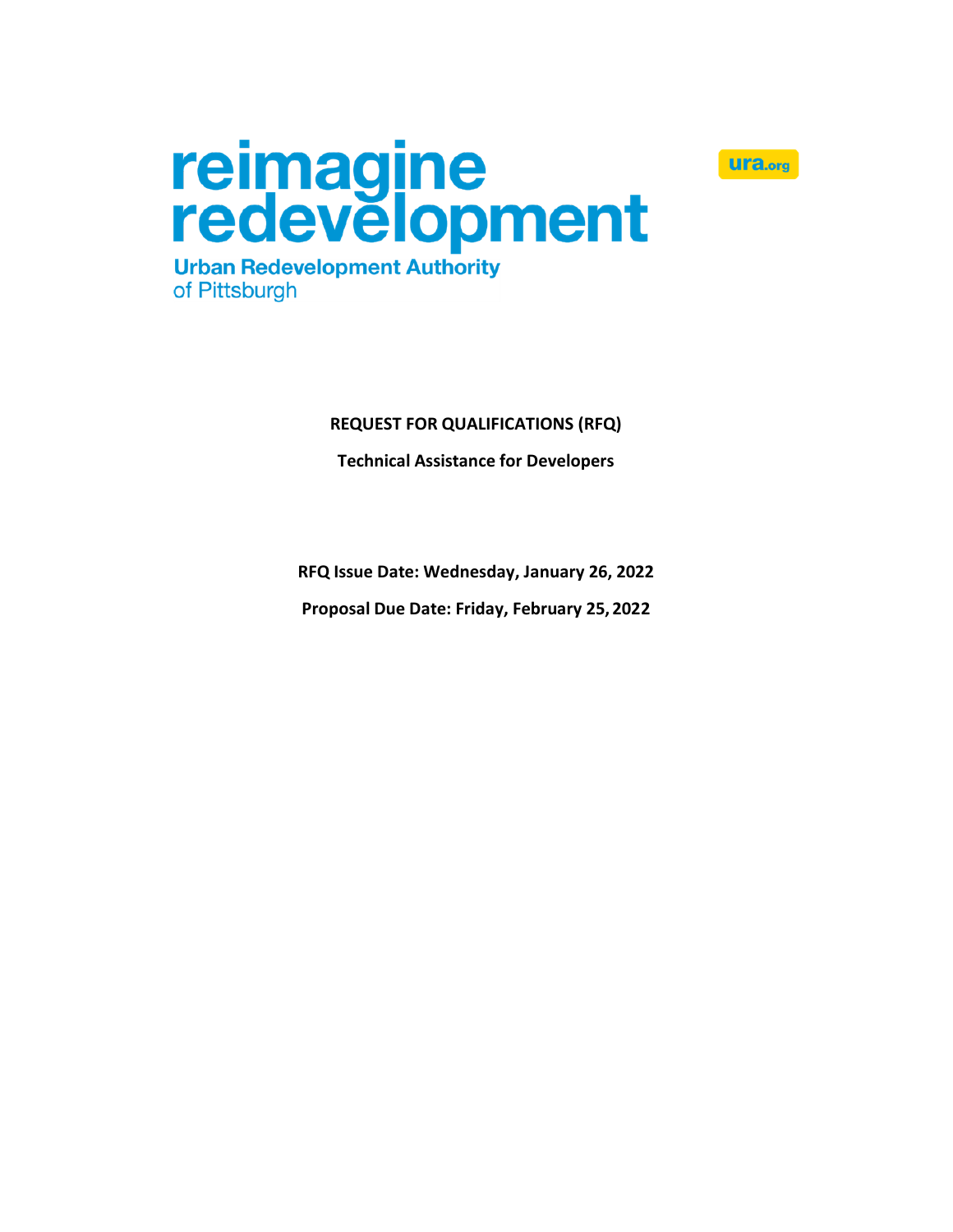#### **URBAN REDEVELOPMENT AUTHORITY OF PITTSBURGH**

### **REQUEST FOR QUALIFICATIONS (RFQ)**

# **Technical Assistance Providers to Assist with Development Projects Issued on January 26, 2022**

### **1. GOAL OF THE RFQ**

The Urban Redevelopment Authority of Pittsburgh (URA) requests qualifications from individuals or consulting firms (Consultant) to provide real estate developers with technical assistance while their development project goes through the standard URA land disposition process. The URA would like the Consultant to assist developers with real estate acquisition, budget and pro forma development, feasibility analysis, site analysis, community engagement, pre-development planning, construction contracting, loan and grant application preparation, fundraising, and general project support to ensure that the vision for the parcel is feasible and fits within the community plan

The URA intends to select one (1) or more respondents to be part of an approved list of Consultants to provide technical assistance to developers working with the URA to acquire and develop publicly owned land. Each approved Consultant will remain on the list from the date approved by the URA Board of Directors during 2022 through December 31, 2024.

#### **2. BACKGROUND**

The URA is the City of Pittsburgh's (City) economic development agency, committed to creating jobs, expanding the City's tax base and improving the vitality of businesses and neighborhoods. Incorporated in 1946 as one of the first redevelopment authorities in the United States, the URA achieves this mission by assembling, preparing and conveying sites for major mixed-use developments; and by providing a portfolio of programs that include financing products, relocation and expansion, housing construction and rehabilitation and home purchases and improvements. The URA conducts these activities using unique powers granted by the Commonwealth's Urban Redevelopment Law to deploy and attach conditions to the use of public subsidy and the disposition of publicly-owned land.

#### **3. OBJECTIVES**

The URA seeks to provide technical assistance to developers that are going through the process to acquire and develop publicly owned land. Consultants will provide direct support to developers through the preparation of response materials and providing general support and assistance with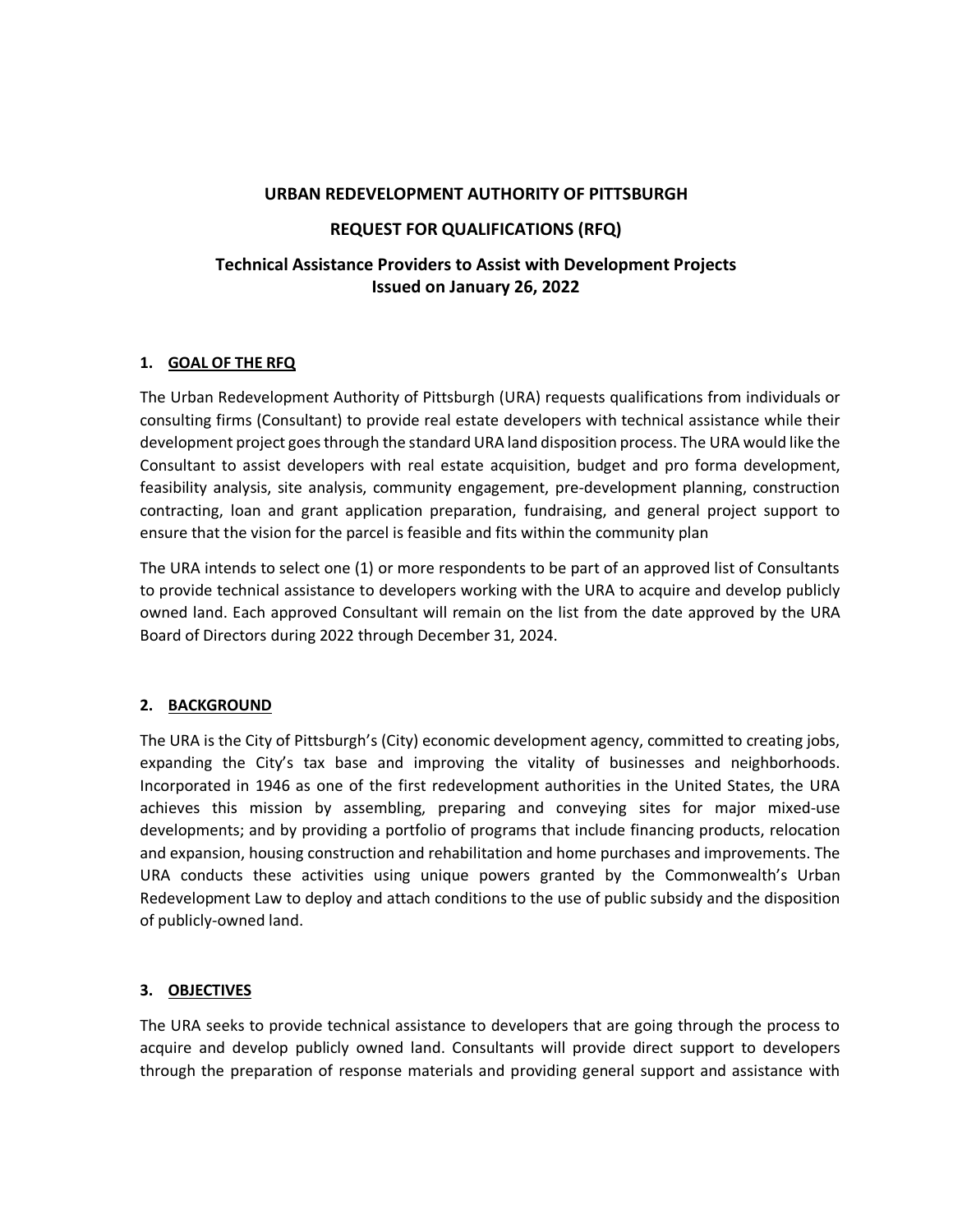proposal and budget development, grant and loan application preparation, pre-development planning, community outreach, and construction contracting.

To effectively accomplish its objectives, the URA is soliciting information from qualified parties with experience in real estate development, pro forma and budget development, community engagement, pre-development planning, construction contracting, and project feasibility analysis.

## **4. GENERAL INFORMATION**

Experience, training and expertise are required in the following areas: development proposal preparation, fundraising, budget and pro forma development, feasibility analysis, pre-development planning, construction contracting, community engagement, grant and loan application preparation, and legal expertise. The work required will be on an as-needed basis.

Experience is not required in all these areas but can be any combination of the areas of expertise listed above.

Compensation will be \$100/hr.

## **5. SCOPE OF SERVICES**

Applicants should include relevant information about the following areas of expertise, as applicable, in their submission:

- 1. Development Proposal Preparation
- 2. Fundraising
- 3. Budget and Pro forma development
- 4. Grant and loan application preparation
- 5. Community Engagement
- 6. Site analysis
- 7. Feasibility analysis
- 8. Pre-development Planning
- 9. Construction Contracting
- 10. Legal Development Expertise

#### **6. SUBMISSION REQUIREMENTS**

- 1. One (1) electronic copy of respondent's qualifications
- 2. Please limit total submission to ten (10) pages or less
- 3. Title Page include the Consultant's name, contact person and contact information
- 4. Qualifications:

Please respond to the following sections, clearly marking them accordingly. If you are unable to provide a response to a particular question, leave the section blank. Please do not provide any information other than what is specifically requested.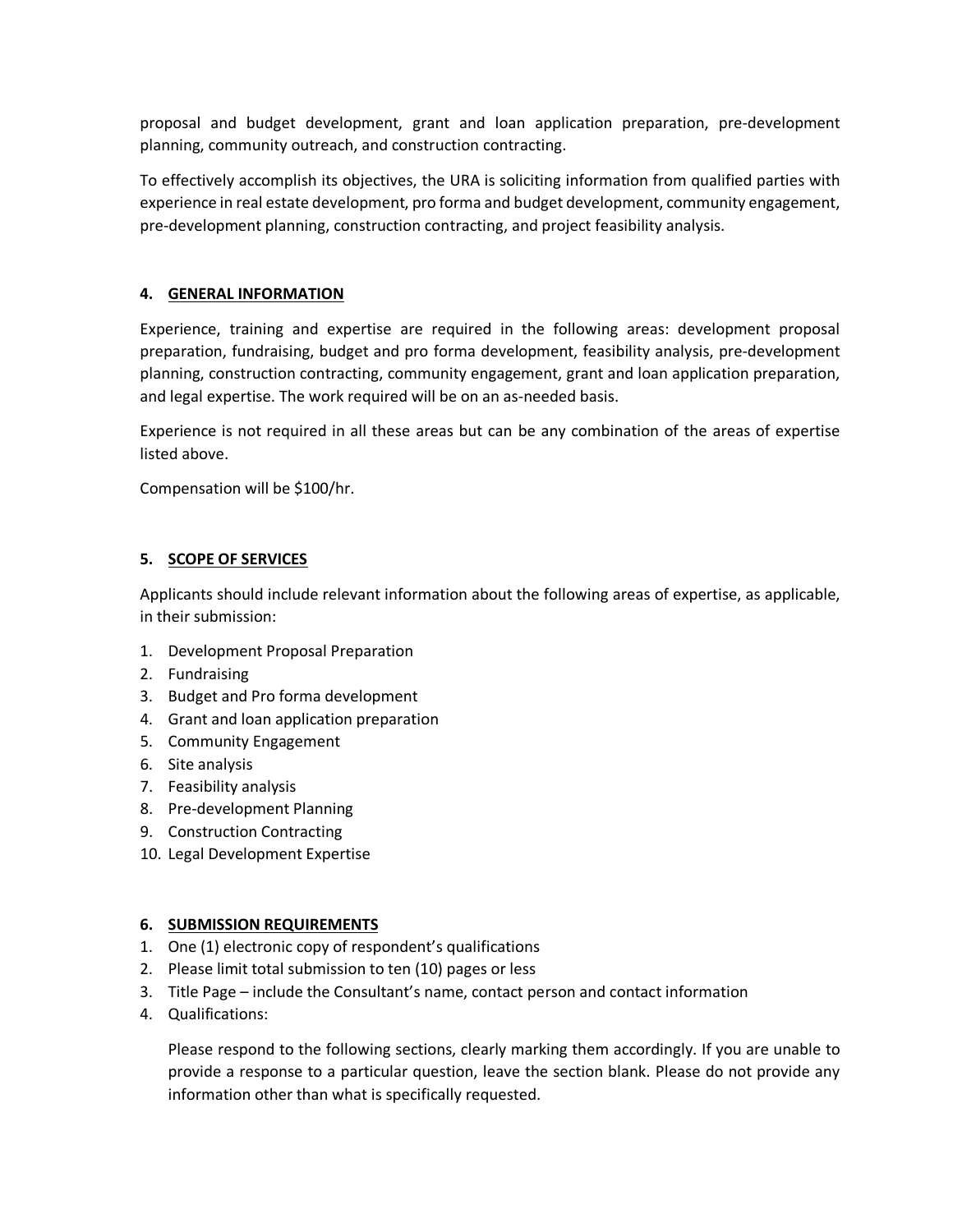- A. Experience
	- a. Briefly describe similar development project consulting work you or your firm has completed.
- B. Organization Profile
	- a. Provide a brief profile of your firm using the format below:
	- b. Total number of employees
	- c. Hourly rate charged for technical assistance services
	- d. Firm's MWBE status
- C. Respondent shall submit with its proposal:
	- a. Resumes of Consultant(s) to provide the service
	- b. References Provide three (3) references from other entities or business clients that have worked with you or your firm on development projects. Include the reference's name, title, address, direct telephone number, and email address.
	- c. Primary Qualification Provide a brief narrative that explains why you or your firm are qualified to provide the scope of services discussed above.
- 5. Other Information Please provide any other information you believe is pertinent to the URA's consideration of your firm. Please limit your response to this question to no more than two (2) pages.

### **7. RESPONSE SUBMISSION: DEADLINE: Friday, February 25, 2022**

Respondents should submit their proposal package using IonWave Technologies, the URA's RFP response program. The proposal should be combined into one file in PDF format. Do not send hard copies.

Link to ION Wave Technologies:<https://ura.ionwave.net/Login.aspx>

The proposal submissions and questions concerning the content of this RFP should be addressed to:

Attention: Shantalaya Mathews

[Smathews@ura.org](mailto:Smathews@ura.org)

**ALL RESPONSES MUST BE RECEIVED BY THE RESPONSE DUE DATE AND TIME AS STATED IN THE RFP TIMELINE FOR CONSIDERATION.** Any late responses or responses received outside of IonWave Technologies will not be reviewed.

### **ALL RESPONDENT QUESTIONS WILL ONLY BE ACCEPTED AND ANSWERED THROUGH IONWAVE SUBMISSION, WHERE THE RESPONSE WILL BE MADE PUBLIC.**

If you have any questions or issues with using IonWave, please contact:

Attention: Ivy Coleman [Icoleman@ura.org](mailto:Icoleman@ura.org)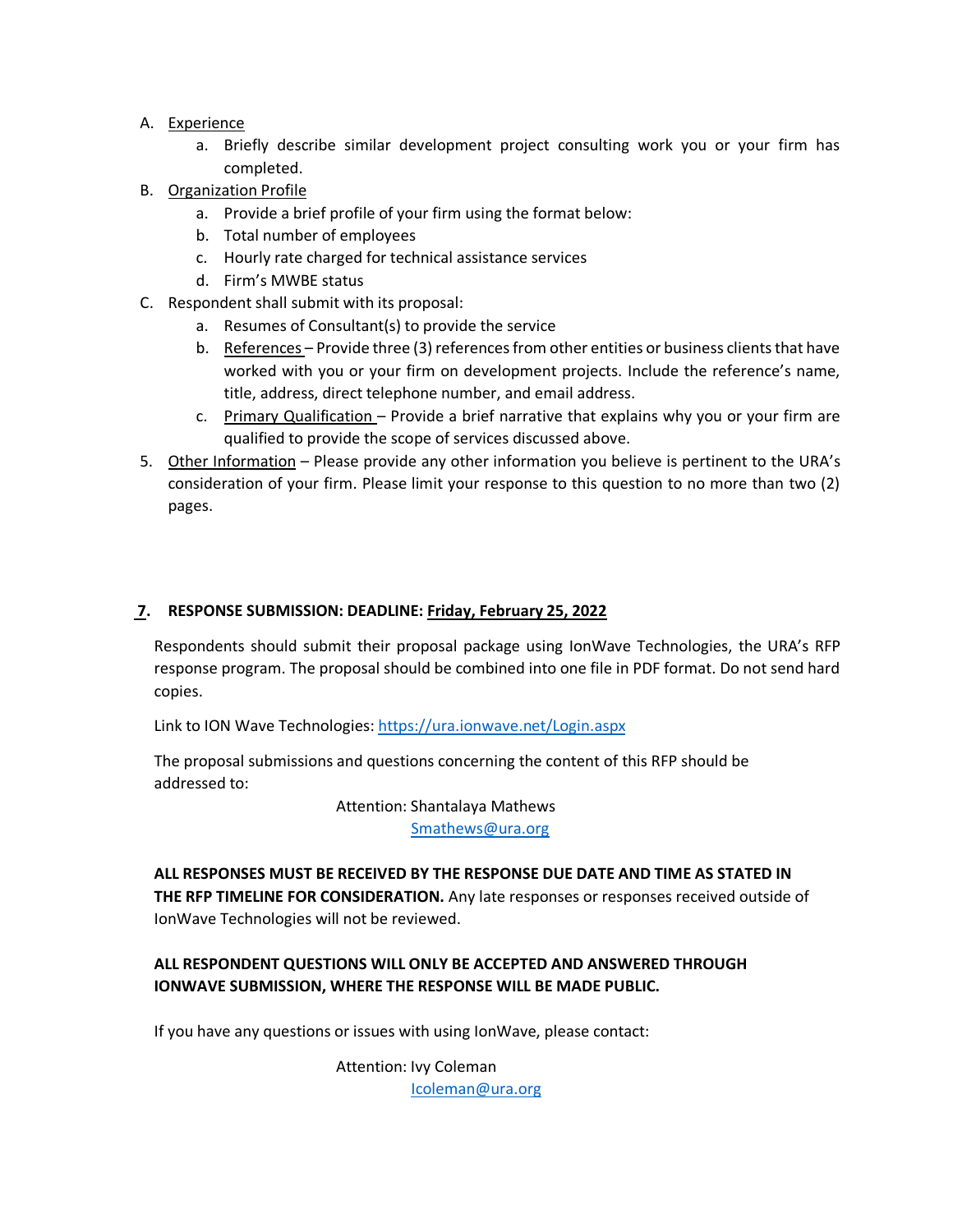### **8. REVIEW OF QUALIFICATIONS**

- 1. The qualifications review committee will consist of relevant staff from the URA's Development Services department and relevant URA senior leadership.
- 2. The qualifications review committee will check responses against mandatory criteria.
- 3. Formal interviews with respondents may be scheduled at the discretion of the qualifications review committee.
- 4. During the evaluation process, the URA reserves the right to request additional information or clarifications from the respondents or to allow or waive corrections, errors or omissions.
- 5. A qualification review committee will review each response submitted and shall recommend to the URA Board of Directors a list of respondents based upon their response to this RFQ.

# **9. SELECTION CRITERIA**

- A. Experience:
	- o The respondent's experience in providing services similar to those within the Scope of Services described herein
	- o The quality of the respondent's management, reputation and references
	- o Respondent should have at least 3-5 years of experience providing the services specified in its response
- B. Quality of Submission:
	- o The quality of the submission and the degree to which it demonstrates a full understanding of the ability to perform the services to be rendered
	- o The content of the response should demonstrate the respondent's full understanding of the Objectives, along with the samples and other materials.

## **10. MANDATORY ELEMENTS**

- A. The respondent, including any and all team members, must have no conflict of interest with regard to any other work performed by the respondent for the URA or any related entity.
- B. The respondent must adhere to the instructions contained in this RFQ in preparing the submitted proposal.

## **11. LEGAL INFORMATION**

The URA intends to select one (1) or more respondents based upon information in the response to the RFQ submitted by the respondents, performance in previous undertakings, and other pertinent factors. The selected respondent(s) will be chosen on the basis of the selection criteria listed above. The URA reserves the right to verify the accuracy of all information submitted.

The URA shall be the sole judge as to which respondent(s) meet the selection criteria. The URA reserves the right, in its sole discretion, to reject any or all responses received, to waive any